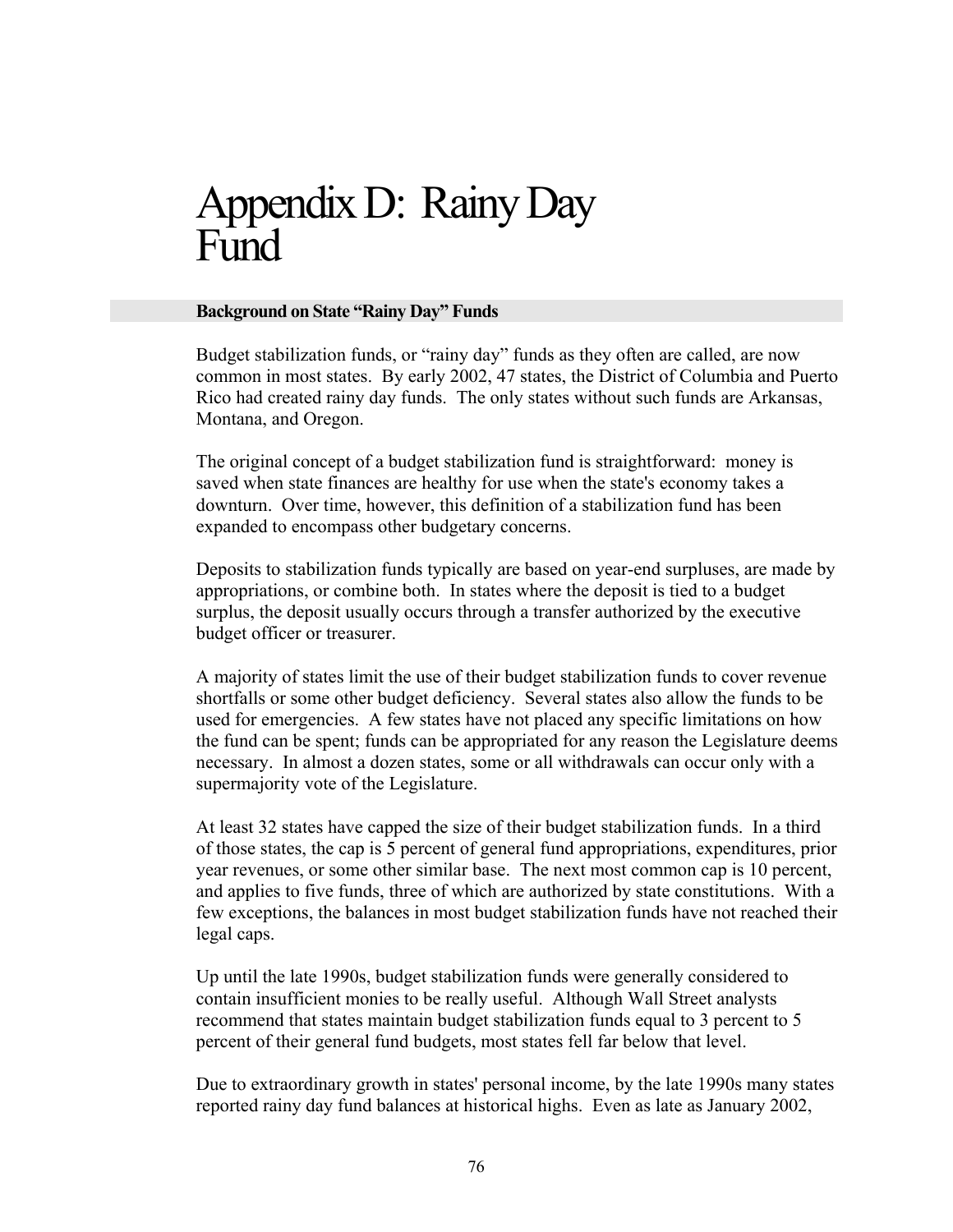about 28 states and the District of Columbia were reporting fund balances greater than 3 percent of general fund expenditures and more than half of those jurisdictions had balances in excess of 5 percent of annual spending.

#### **History of Rainy Day Funds in Washington State**

**1981** – The **Budget Stabilization Account** (RCW 43.88.520 - 540) was established by the Legislature. The account would receive transfers (by legislative appropriation) from the state general fund equal to 1 percent of general state revenues, plus the unobligated cash surplus in the general fund at the end of each biennium (also by legislative appropriation). The account was capped at 5 percent of biennial general state revenues. The Budget Stabilization Account could be appropriated by the Legislature to provide for the continuation of agency programs at or near existing appropriation levels when revenue projections decline.

**1982 –** The **Budget Stabilization Account** is modified to require transfers to the account equal to the annual growth rate in real personal income minus three percentage points, multiplied by general state revenues for the immediate preceding fiscal year. Expenditures from the account can be made only by a 60 percent vote of the Legislature, but the allowable uses are expanded to include labor force training and other purposes that would reduce unemployment caused by the economic cycle.

**1993** – The Budget Stabilization Account is repealed by the voters in Initiative 601 and replaced with the **Emergency Reserve Fund** (RCW 43.135.045). The Emergency Reserve Fund receives all general fund revenue in excess of the expenditure limit, up to a maximum of 5 percent of biennial general fund revenues. Monies in the Emergency Reserve Fund may be appropriated by a two-thirds vote of the Legislature, but only if the expenditure is below the state spending limit. When the Emergency Reserve Fund reaches the 5 percent maximum, the excess is transferred to the Education Construction Fund.

**2000** – The **Emergency Reserve Fund** is modified by three legislative actions: (1) \$35 million from interest earnings in the Emergency Reserve Fund are transferred annually to the Transportation Multimodal Account (Senate Bill 6876); (2) the maximum level of the Emergency Reserve Fund is changed from 5 percent of biennial revenues to 5 percent of annual revenues (House Bill 3169); and (3) 75 percent of excess revenue from the Emergency Reserve Fund is transferred to the Student Achievement Fund, and the remainder flows to the general fund (Initiative 728).

**2002** - The supermajority vote requirement for the Legislature to appropriate money from the **Emergency Reserve Fund** is suspended for the 2001-03 Biennium (Senate Bill 6819).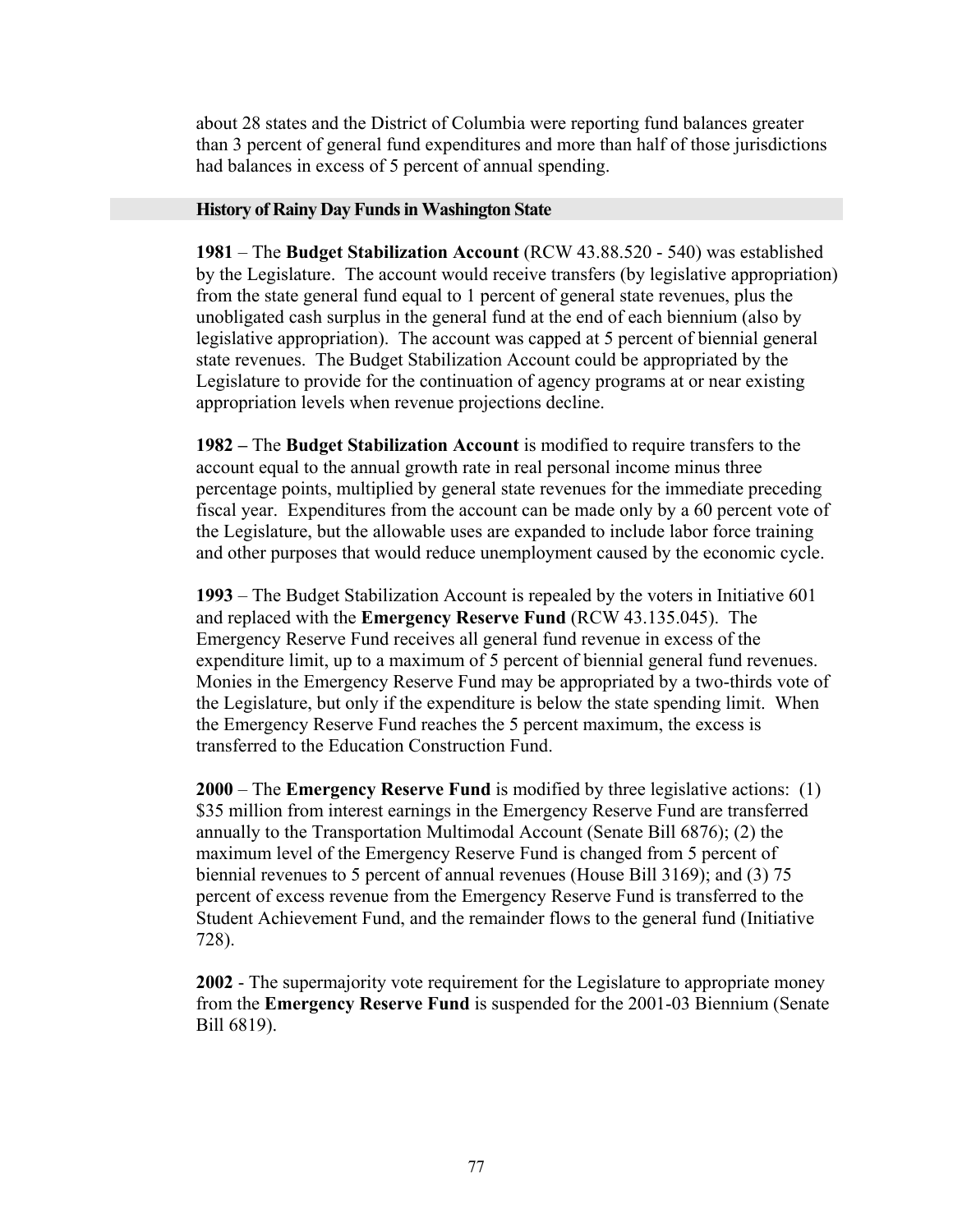#### **Analysis of Key Features of State Rainy Day Funds**

#### *Supermajority Vote Requirements*

Supermajority voting requirements are highly popular features of most states' rainy day fund statutes. While two-thirds, three-fifths or 60 percent voting requirements to tap rainy day accounts can help to ensure that use of the funds represents a truly bipartisan decision of the state Legislature, supermajorities can often be used as an impediment during times of true fiscal crisis, preventing the majority party from governing and responding in a timely way to a critical fiscal situation.

For example, some legislators may be reluctant to vote to spend rainy day funds out of fear that economic problems may be worse in future years than they are now. Others argue that use of such "one-time" monies is not a long-term solution to a budget problem or could somehow damage the state's credit or bond rating.

The Center on Budget and Policy Priorities argues that since rainy day funds are designed to provide a quick infusion of resources during a downturn to help avoid debilitating cuts to public services at the very time the services and programs are needed most, it makes little sense to save money as a means of preventing possible cuts in the future if doing so means making definite cuts in the present.

While the notion of having a supermajority requirement to spend rainy day funds which may have taken years to accumulate has some merit, the real world problem has always been getting a supermajority of legislators to agree on when it is truly raining from a budgetary perspective. During the 2002 session of the Washington Legislature, despite a real decline in general fund revenues for the first time in years, majority Democrats in the Senate and House claimed they could not persuade sufficient Republicans to join them in tapping the state's rainy day fund with a twothirds vote. Democrats then amended the supermajority requirement to access the state's rainy day fund from two-thirds to a 50 percent vote.

#### *Cap on the Size of the Fund*

Many states set upper limits on the size of their emergency funds, generally based on 3 to 5 percent of annual spending or revenues. Five percent tends to be the most common amount, stemming from suggestions from economists and other private and public fiscal experts that states should establish reserve accounts of at least 5 percent of annual spending or revenues. For states with biennial budget requirements, the percentage amount often applies to two years' worth of spending or revenues.

Many state rainy day funds also have what are termed "spillover" provisions that dictate how monies in excess of the statutory or constitutional cap should be used. Many states simply cap the fund at a specified percentage and let the excess stay within the general fund. Others direct the excess to purposes such as capital construction, debt service and tax relief.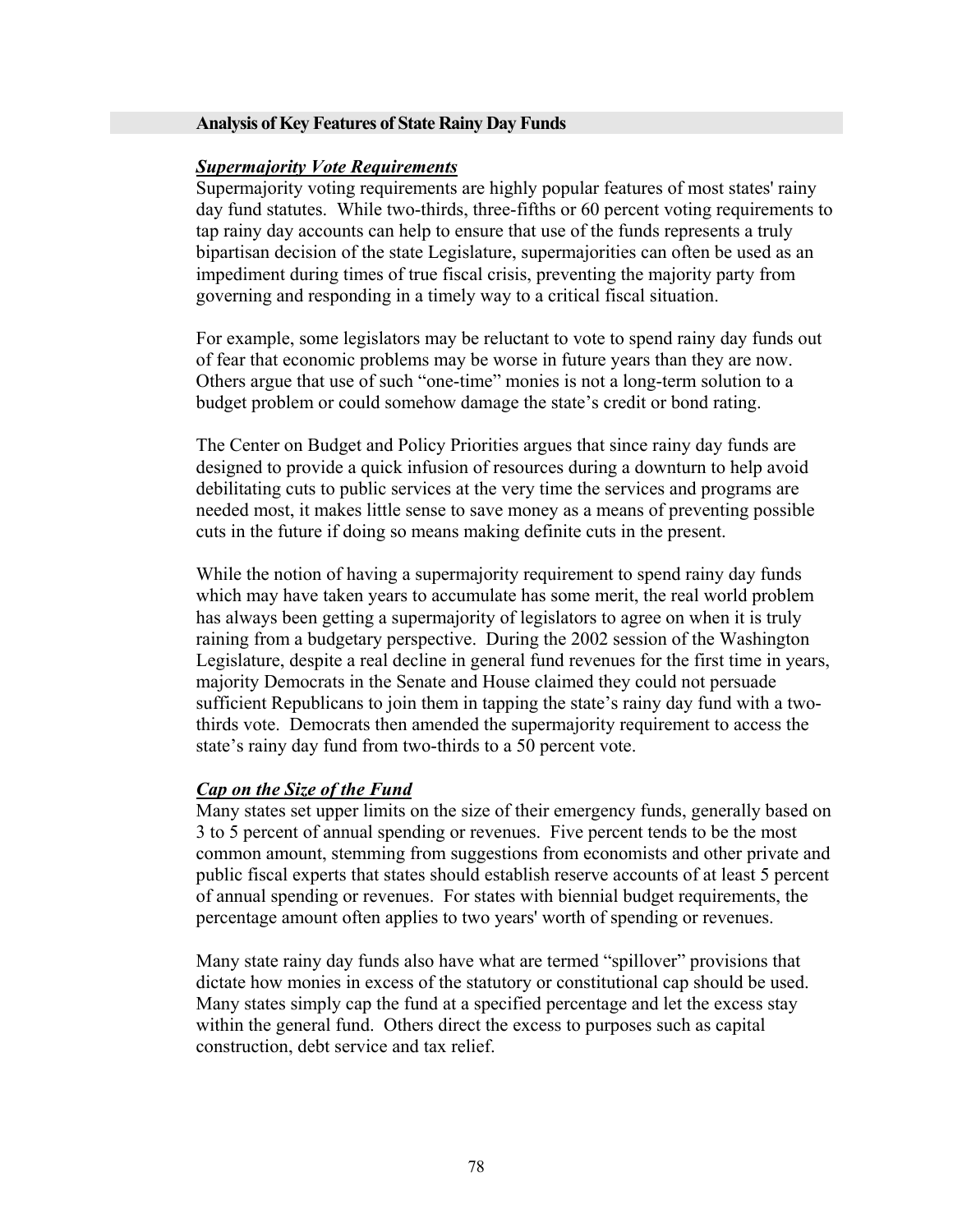In practice, it has been very difficult for state legislators to let their rainy day funds build up to 3, 4 or 5 percent of budget or revenue growth because the larger the fund grows, the more it becomes a target for increased spending or tax relief. For example, in 2000, Washington's rainy day fund was projected to have a balance of almost \$800 million by the end of the 1999-01 Biennium. However, during that session, the Legislature passed a measure which lowered the fund's cap from 5 percent of biennial revenue to 5 percent of annual revenue and directed all interest on the fund to pay for transportation projects. Lower interest rates and the 2001 Nisqually earthquake further depleted the rainy day fund so that when legislators came to Olympia for the 2002 session, less than half of the \$800 million was available to help close a \$1.5 billion budget deficit.

Just as important, then, to how excess funds above the percentage cap are disposed is the question of how to protect depletion of rainy day funds during times of economic prosperity. During the campaign for Initiative 695, proponents repeatedly pointed to the size of the state's rainy day fund as justification that government had too much money and that elimination of the motor vehicle excise tax would do little to harm the provision of public services.

#### *Criteria for Making Deposits and Withdrawals*

Perhaps the most critical feature of any rainy day fund is the method by which funds are deposited into and withdrawn from the account. Many states use an "automatic deposit" feature that is tied to either a percentage of annual revenues or spending. Others require all or a portion of the excess general fund balance at the end of the fiscal period to be deposited into the fund. Such "forced" savings plans make good financial sense provided the amount is regular, predictable, and unlikely to severely hamper the provision of public services.

What is less common, however, are criteria for making withdrawals from the fund. Most states simply rely on the supermajority voting requirement to serve as the gatekeeper for when funds should be withdrawn. The underlying logic of this approach is that if two-thirds or three-fifths of the Legislature votes to tap the monies, then it must truly be an emergency. However, as the 2002 session of the Washington Legislature proved, there is rarely universal or even supermajority agreement on when it is appropriate to make a withdrawal from a rainy day fund.

It would be possible to define a "rainy day" in statute and create a "trigger" mechanism that would automatically make funds available for appropriation. Although rainy days are often discussed in terms of revenue declines, it would be more appropriate to use an economic indicator outside the control of the Legislature. Otherwise the Legislature could simply cut taxes to the point that revenues meet the rainy day criteria and thereby drain the fund.

Typical indicators might include employment growth, personal income growth or real (inflation-adjusted) personal income growth. Personal income is a very common measure of the overall size of the economy. It is similar to the concept of gross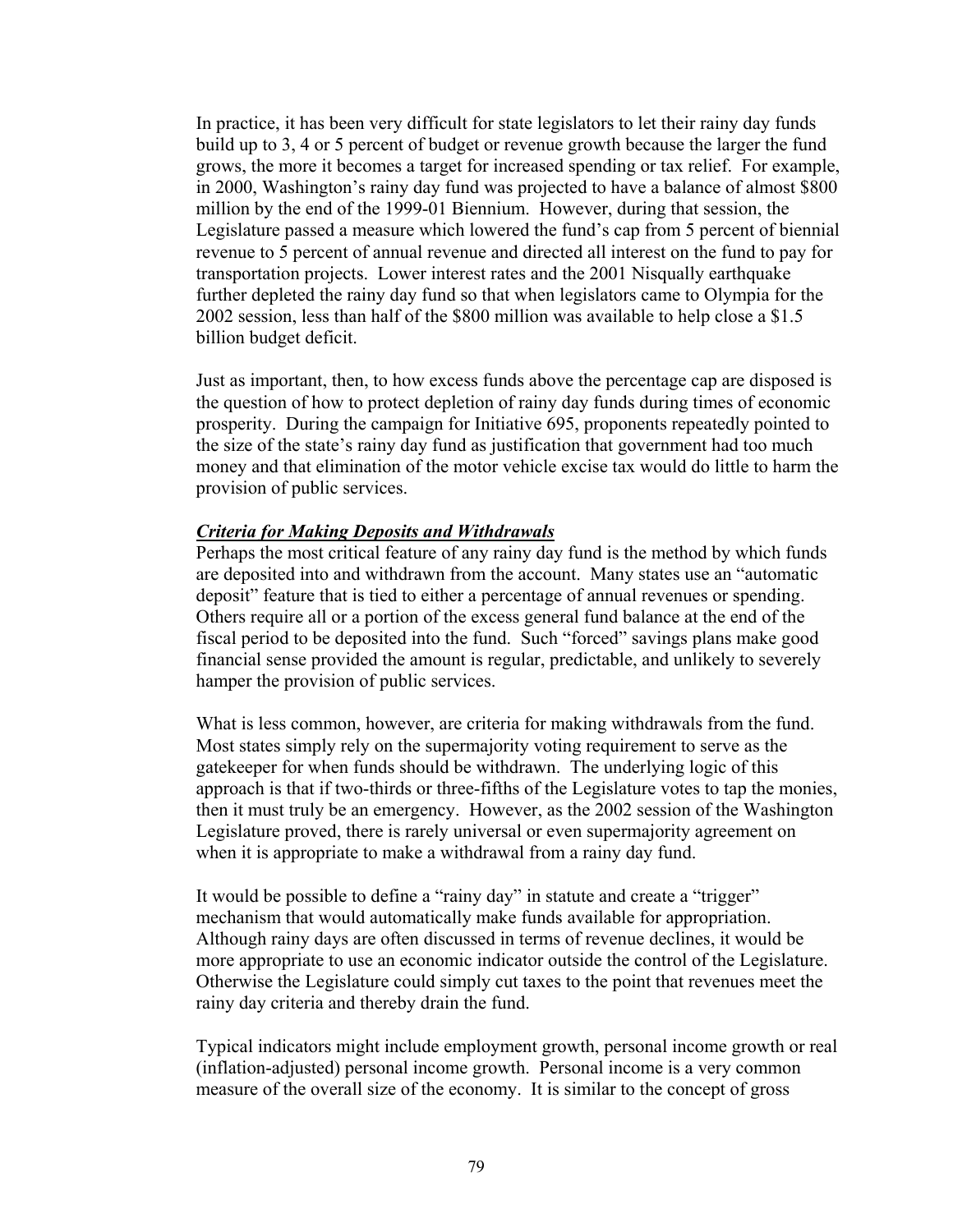domestic product at the national level and is a fundamental piece of the state's official economic and revenue forecast.

For example, personal income growth reached the extremely high levels of almost 8 percent in the late 1990s but has since decreased to only 0.2 percent in 2002. A possible threshold could be set at (for example) 2 percent growth of personal income and when the official revenue forecast projected slower growth, funds could then be transferred.

#### **States with Economic Triggers for Withdrawals from Rainy Day Fund**

#### **Arizona (ARS 35-144)**

The Budget Stabilization Fund is capped at 7 percent of fiscal year general fund revenue. Any surplus is transferred to the general fund. If real personal income growth is less than 2 percent and less than the seven-year trend, transfers may be made to the general fund. A two-thirds vote is required for other transfers.

#### **Colorado (CRS 24-75-201.1, 201.5)**

The Required Reserve must be maintained at 4 percent of general fund appropriations. The reserve is used automatically when revenue declines from forecasted level. If expenditures are made from the Required Reserve, the Governor must submit a plan to the Legislature to maintain at least a 2 percent reserve.

#### **Indiana (IC 4-10-18-3)**

Deposits are made to the Counter-Cyclical Revenue and Economic Stabilization Fund when personal income grows faster than 2 percent. If annual growth in personal income is less than negative 2 percent, automatic transfers are made to the general fund in an amount determined by the following formula: annual general fund revenues multiplied by the percentage by which personal income growth is less than negative 2 percent. (If personal income grows at negative 5 percent, the automatic transfer would be 3 percent of general fund revenues.)

#### **Michigan (MSA 18-1351 – 1359)**

Deposits are made to the Countercyclical Revenue and Economic Stabilization Fund when personal income grows faster than 2 percent. If annual growth in personal income is negative, transfers shall be made to the general fund in an amount equal to the percentage decline in personal income multiplied by annual general fund revenues (not to exceed the amount necessary to balance the budget).

#### **Minnesota (MS 16A.152)**

The Governor may make withdrawals from the Budget Reserve Account when a deficit in the general fund is projected and "objective measures, such as reduced growth in total wages, retail sales, or employment, reflect downturns in the state's economy."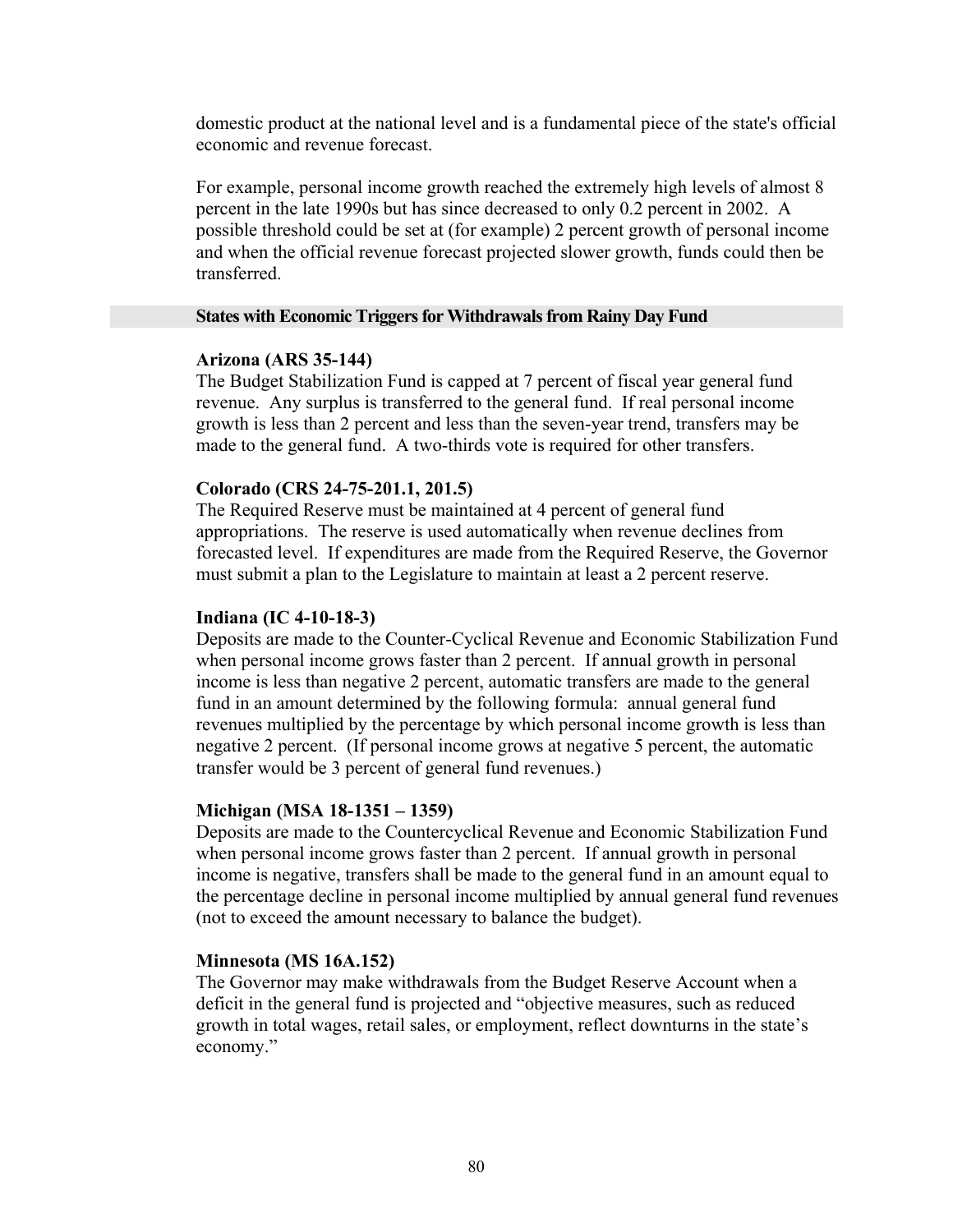#### **Texas (Texas Const. Art. 3, sec. 49-g)**

The Legislature may appropriate moneys from the Economic Stabilization Fund if general revenues are less than the appropriations made by the preceding Legislature, or if anticipated revenues for a succeeding biennium are less than revenues available for the current biennium. Other appropriations from the fund may be made by a twothirds vote of the Legislature.

#### **Other Considerations in Designing an Effective Rainy Day Fund**

Rainy day funds have often provided little stability for state budgets because they are only one part of a state's financial health. Faster than normal revenue growth has historically been accompanied by tax cuts and/or other diversions of revenue to nongeneral fund spending that prevent the fund from reaching a level that is truly useful during an economic downturn.

In Washington State the failure to accumulate a large rainy day fund is associated with the Initiative 601 spending limit and the initiative process. The tax cut and revenue diversions stemming from Referendum 47 and Referendum 49 were cast with consideration of supporting future expenditures at or below the I-601 growth rate. Had these been the only tax cuts and revenue diversions adopted in the last five years, the balance in the Emergency Reserve Fund would have been much greater.

However, the growth rate of current state services is inherently faster than population and inflation. To live within the I-601 limit would require the continued downsizing of state government. A rainy day fund could be more effective if it were adopted in conjunction with a new spending limit that prevents spending fast-growing revenues during boom times without requiring the dismantling of current state services. Some have suggested that a spending limit based on a percentage of personal income could provide the flexibility for policymakers to grow state government, while still providing a limit to prevent double-digit government growth during economic "boom" times. Such a spending limit could also provide some discipline for the Legislature to accumulate larger budget reserves.

Initiatives in the last five years have been the other major reason why the Emergency Reserve Fund has not provided more counter-cyclical relief. Large reserves were used as justification for why certain initiatives (I-695 and I-747) were sustainable. It is not evident that a spending limit would influence the public and prevent the adoption of initiatives that reduce revenue or divert it from the general fund. Changes in the initiative process to limit tax reduction or diversions would also be useful in strengthening and protecting a rainy day fund. For example, if the voter's pamphlet was required to show the long-term fiscal implication of an initiative, it could provide some support to maintaining higher reserves.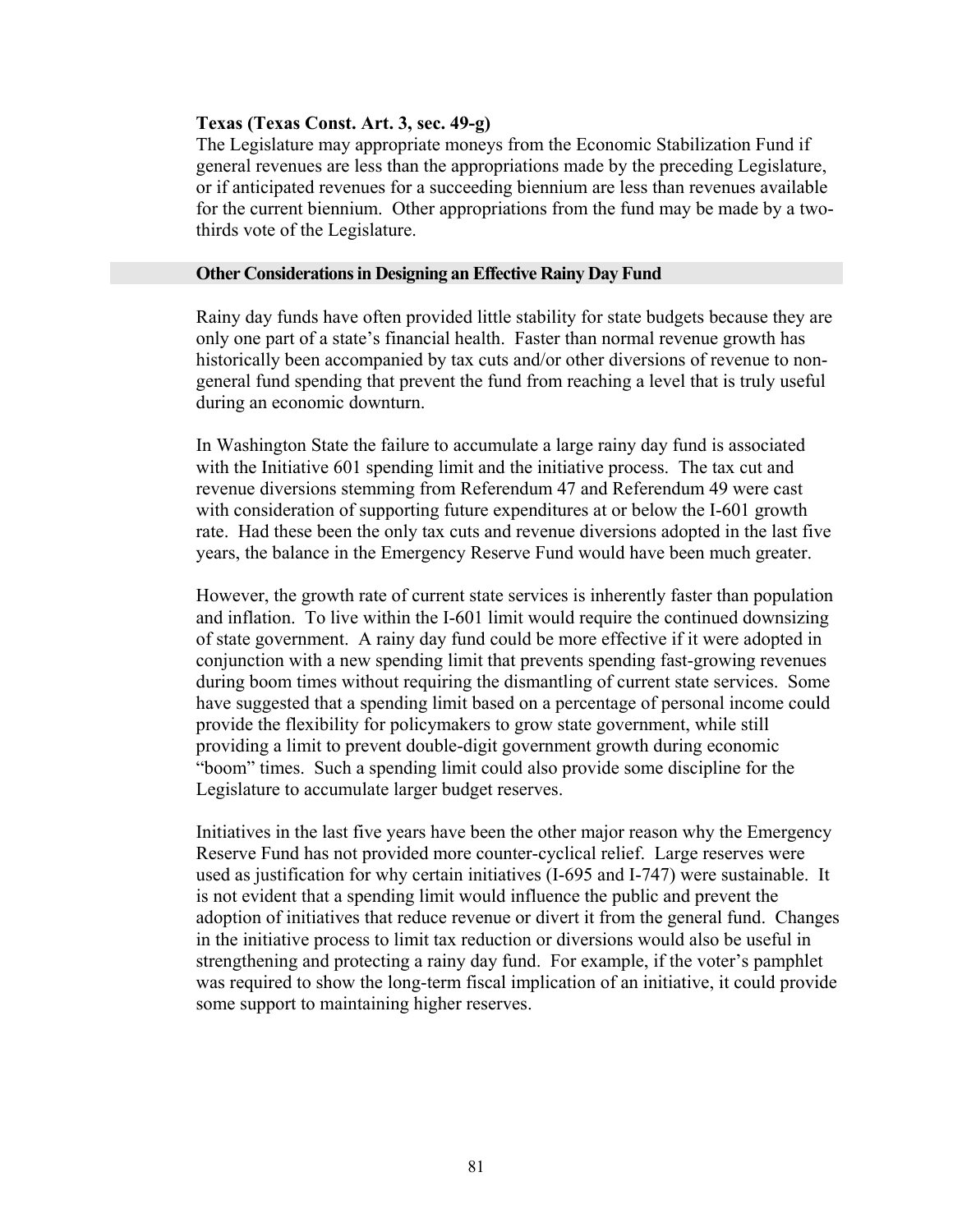#### **Sample Draft Revenue Stabilization Account Constitutional Provision**

The following section provides sample language for a constitutional amendment to enact a rainy day fund.

"A new section shall be added to Article VII of the Washington State Constitution as follows:

(a) A revenue stabilization fund shall be established and maintained in the treasury.

(b) If the forecast growth of general state revenues for any fiscal year from the prior fiscal year is estimated to be greater than [one][three] percent, as adjusted for inflation, there shall be appropriated to the revenue stabilization fund in that fiscal year an amount equal to one percent of the forecasted general state revenues for that fiscal year. Nothing in this paragraph (b) shall prevent the appropriation of additional amounts to the revenue stabilization fund.

(c) If the forecast growth of general state revenues for any fiscal year is estimated to be less than [zero], as adjusted for inflation, there shall be appropriated from the revenue stabilization fund to the general fund in that fiscal year, an amount equal to the difference between the forecast general state revenues for that fiscal year (as adjusted for inflation from the prior year) and the estimated general state revenues for the year prior to that fiscal year. Any amount may be withdrawn and appropriated from the revenue stabilization fund at any time by the favorable vote of at least threefifths of the members elected to each house.

(d) Amounts in the revenue stabilization fund may be invested as provided by law and retained in that fund. The legislature may at any time for any fiscal year by the favorable vote of a majority of the members elected to each house, withdraw and appropriate amounts in the revenue stabilization fund, including investment earnings, when the balance in the fund equals more than [five][ten] percent of the estimated general state revenues in the prior fiscal year.

(e) As used in this section, general state revenues shall have the meaning set forth in Article VIII, Section 1. Forecasts and estimates shall be made by a state forecast council appointed as provided by statute and approved by the favorable vote of threefifths of the members of the Senate. Adjustments for inflation shall be based on an index selected by the forecast council that is applicable to the state or to one or more selected metropolitan areas within the state that is prepared by an agency of the United States.

(f) The legislature shall enact appropriate laws to carry out the purposes of this section. The legislature, by the favorable vote of three-fifths of the members elected to each house, may adjust the term [one] [three] percent in subsection (b) to no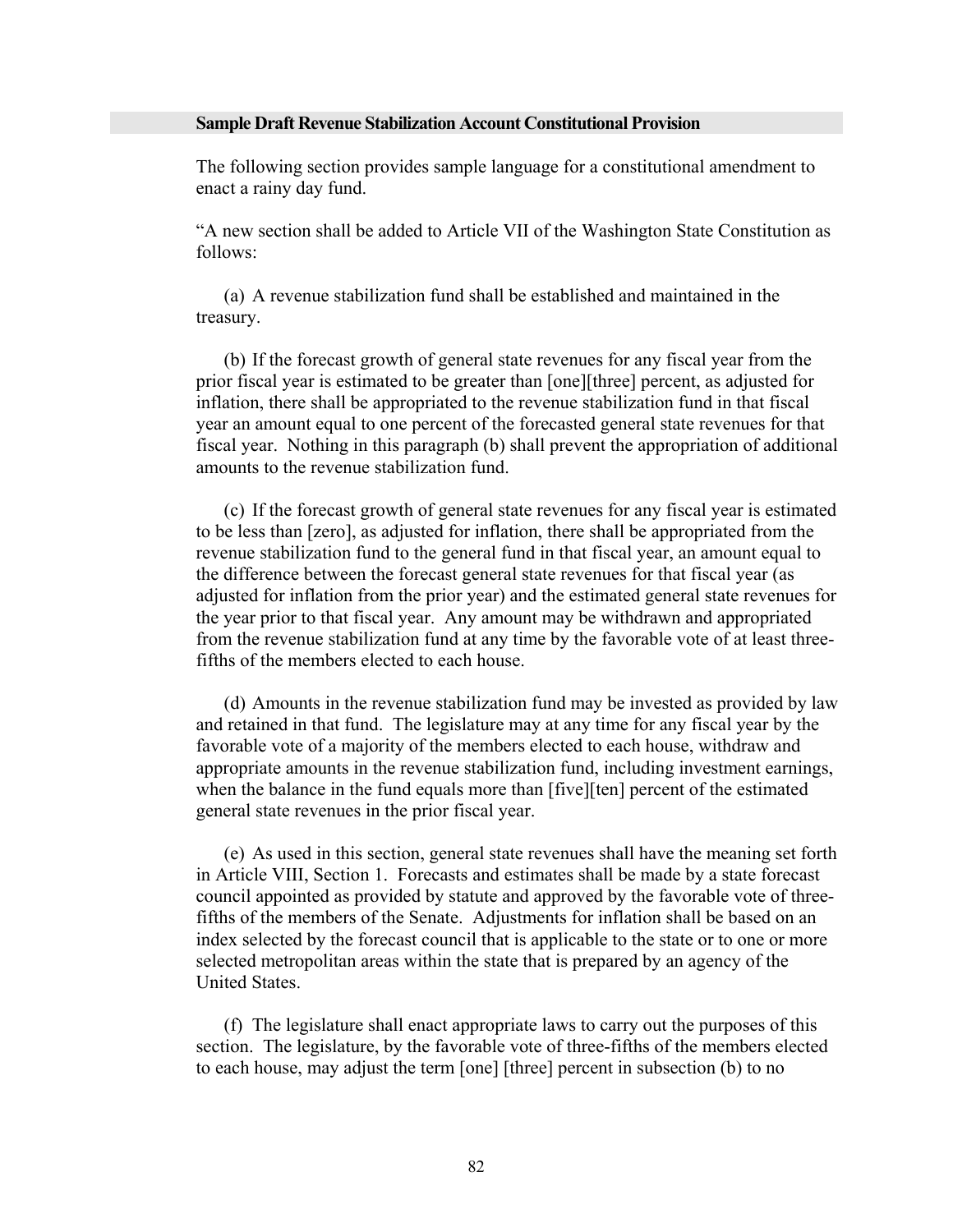greater than  $(x)$  percent, and may adjust the term "zero" as used in subsection (c), to no greater than one percent and no less than negative one.

(g) This section shall be effective as of the third fiscal year following the fiscal year in which it is approved by the qualified electors of the state."

#### **Fiscal Performance of the Proposed Rainy Day Fund Triggers**

# **Proposal and Simulation**

### **1. INTRODUCTION**

Two criteria for an effective rainy day fund are the following: (1) the fund collects and dispenses appropriate amounts of money at appropriate times; and (2) it is simple to operate. Of the various alternatives studied by the Washington State Tax Structure Study Committee, the rainy day fund proposed here comes closest to satisfying these criteria.

The purpose of this section is to describe the operation of the proposed rainy day fund and to simulate its behavior over time. In particular, the operation of the rainy day fund is simulated from FY 1989 to FY 2002 using actual data and forecasts published by the Washington State Office of the Forecast Council (OFC). Thus, the simulation shows exactly how the rainy day fund would have performed during this period of time.

# **2. RAINY DAY FUND**

Following is a brief description of the rainy day fund:

- 1. Objective. The rainy day fund is designed to provide money for the general fund for fiscal years in which general fund revenue is expected to increase less than the inflation rate, as measured by the Seattle consumer price index. In such a year, the so-called rainy day, the amount of money withdrawn from the rainy day fund and deposited into the general fund is just sufficient to keep general fund revenue constant with respect to the prior year's level after adjusting for inflation. In other years, a specified amount of money is appropriated from the general fund and deposited into the rainy day fund.
- 2. Data and forecasts. The source of data and forecasts required to operate the rainy day fund is the quarterly publication prepared by the OFC entitled "Washington Economic and Revenue Forecast." In particular, the rainy day fund makes use of actual and forecast fiscal-year estimates of general fund revenue (cash basis) and the Seattle consumer price index obtained from the November issues of the publication.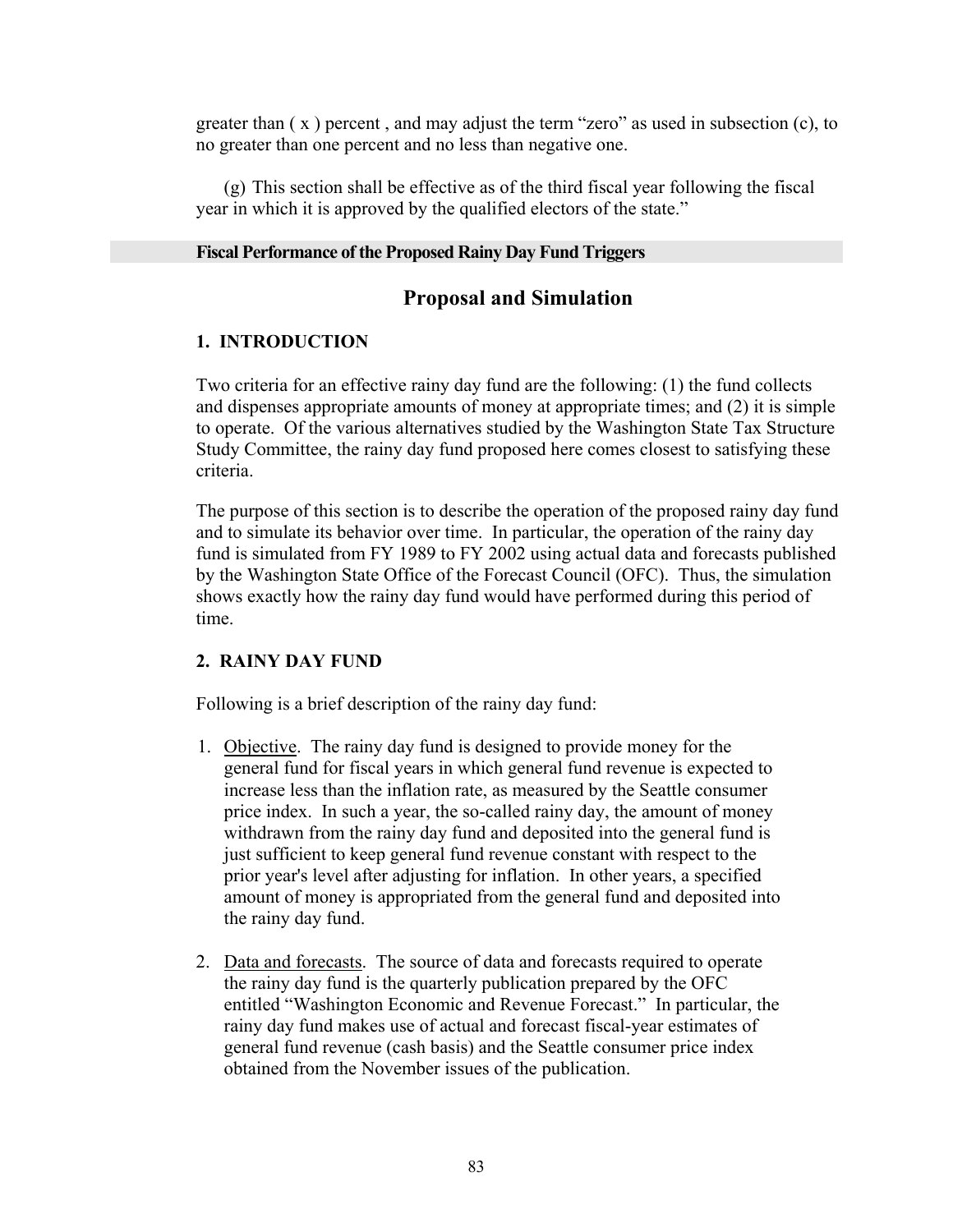- 3. Restrictions. The operation of the rainy day fund is subject to three restrictions: (1) no more than 1 percent of the general fund revenue in a year will be deposited into the fund; (2) no more than the current balance of the rainy day fund in any year will be withdrawn from the fund (i.e., the fund's balance cannot be negative); and (3) the total amount of money in the rainy day fund in any year will not exceed 10 percent of the general fund revenue.
- 4. Operation. As part of the budgetary process, each November, just before the legislative session, OFC produces economic and revenue forecasts for the upcoming fiscal year, including predictions of general fund revenue (cash basis) and the Seattle consumer price index. In accordance with the objective of the rainy day fund, the difference between the predicted growth rate for general fund revenue and the predicted growth rate for the Seattle consumer price index, expressed as a percentage, ultimately determines how much will be contributed to or withdrawn from the rainy day fund in the upcoming fiscal year.

If the percentage point difference is positive, an amount of money equal to that percentage point difference multiplied by the general fund revenue in the current fiscal year (i.e., the year in which this determination is taking place) will be deposited into the rainy day fund during the upcoming fiscal year. In no case, however, will the deposit amount to more than 1 percent of the general fund revenue in the upcoming fiscal year.

If the percentage point difference is negative, an amount of money equal to the percentage point difference multiplied by the general fund revenue in the current fiscal year will be withdrawn from the rainy day fund during the upcoming fiscal year. In no case, however, will the withdrawal amount to more than the balance of the rainy day fund at the end of the current fiscal year.

Since the operation of the rainy day fund uses forecasts, which are subject to error, a second step is required. In the following November, which will be five months into the fiscal year in question, the above calculations will be repeated using up-to-date data and forecasts from OFC. Based on the new calculations and in accordance with the objective of the fund, an adjustment to the previously determined deposit to or withdrawal from the fund will be made.

As an illustration, consider how the rainy day fund would have operated in FY 2002, which was in the middle of the current recession. In November 2000, when there was little sign of the downturn, OFC predicted that general fund revenue would increase 1.7 percent from \$10,735.8 million in FY 2001 to \$10,923.4 million in FY 2002, while the Seattle consumer price index would increase 2.2 percent from 1.818 (1982-84=1.000) in FY 2001 to 1.858 in FY 2002 (see Table 2). The difference between these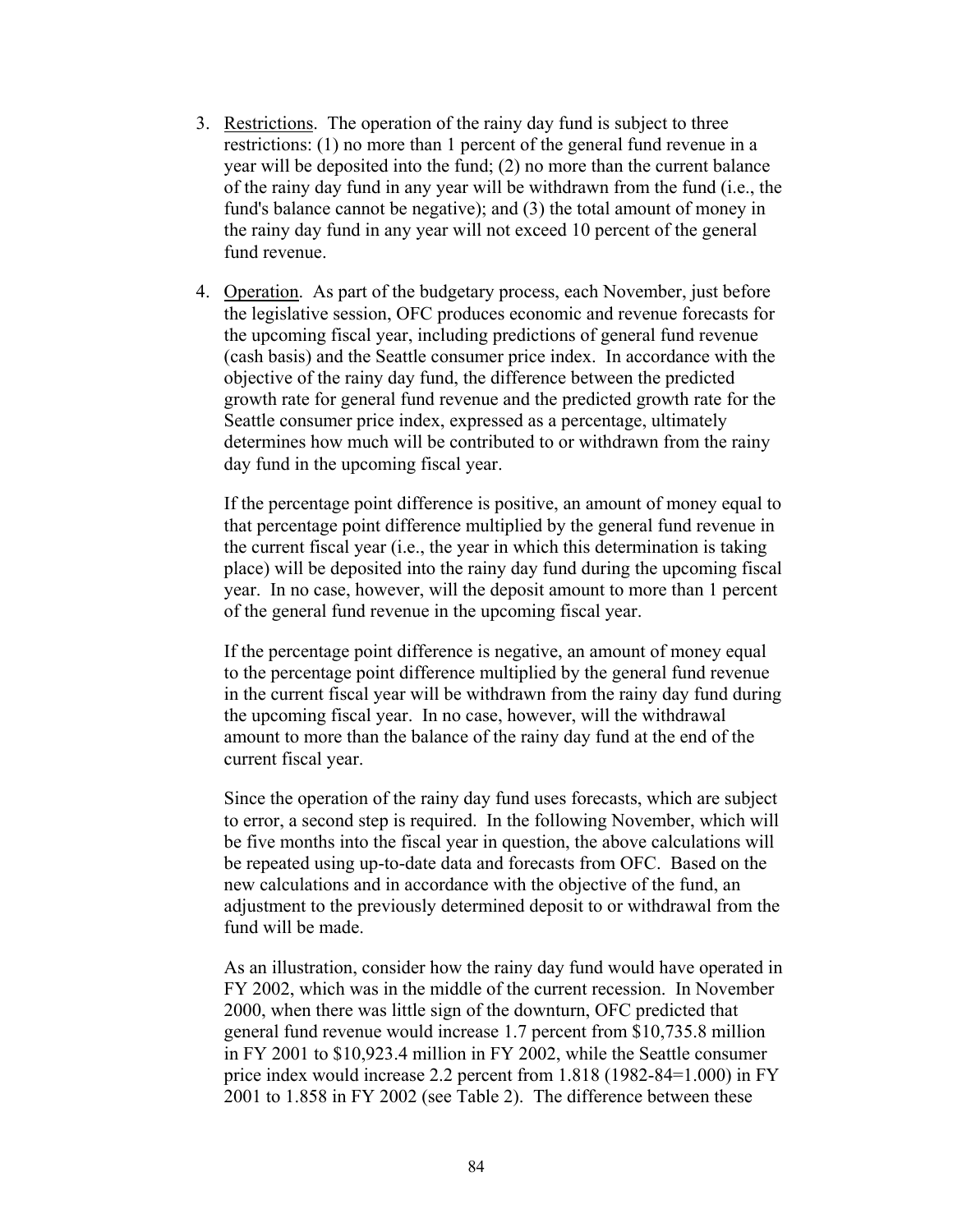two growth rates is  $-0.5$  (=1.7-2.2) percent. Accordingly, an amount equal to \$48.6 (=0.005[10,753.8]) million would have been withdrawn from the rainy day fund, raising general fund revenue to \$10,972.0  $(=10,923.4+48.6)$  million. At this level the expected general fund revenue for FY 2002 equals the level for FY 2001 after adjusting for inflation (i.e., 10,972.0/1.858=10,735.8/1.818=5,905.3 in 1982-84 dollars).

In November 2001, the fifth month of FY 2002, the seriousness of the recession was fully recognized. OFC's revised forecasts now called for a 3.7 percent decline in general fund revenue (from \$10,828.8 million in FY 2001 to \$10,427.9 million in FY 2002) and a 2.6 percent increase in the Seattle consumer price index (from 1.828 in FY 2001 to 1.876 in FY 2002). The difference in the growth rates was  $-6.3$  ( $=-3.7-2.6$ ) percent, implying a withdrawal from the rainy day fund amounting to \$685.2 million (=0.063[10,828.2]) million. Since a withdrawal of \$48.6 million had already been authorized the year before, an additional withdrawal of \$636.6 (=685.2-48.6) million would have been made, assuming that there was sufficient money in the rainy day fund.

5. Override. At any time, the Legislature with a 60 percent vote of approval may contribute money to or withdraw money from the rainy day fund. Such occasions may arise from unanticipated events, such as an economic boom or a natural disaster, or simply from the imperfect operation of the fund.

## **3. SIMULATION**

Tables 1, 2, and 3 show how the proposed rainy day fund would have worked from FY 1989 to the present. Table 1 simulates the operation of the fund with actual data on general fund revenue and the Seattle consumer price index. This is tantamount to assuming that the forecasts made each November are perfectly accurate. Following the same line of calculations made in the above example, the first seven columns in Table 1 lead to an estimate of the potential rainy day fund contribution or withdrawal. The actual contribution or withdrawal, shown in the next column, will be different from the potential contribution or withdrawal if one of the two restrictions on fund size, such as the fund balance cannot drop below zero, is violated. The next four columns show the operation of the fund under two different starting assumptions: (1) the fund balance is zero at the end of FY 1988; and (2) the fund balance is \$500 million at the end of FY 1988. The last column shows the maximum allowable balance, which in this case is assumed to be 10 percent of the general fund revenue in the year.

Table 2 shows the operation of the fund using November forecasts of general fund revenue and the Seattle consumer price index made by OFC instead of actual data. Note that in November of any year, OFC is not only forecasting these variables for the upcoming fiscal year but also does not know their exact values in the current fiscal year (labeled "prior year" in Table 2).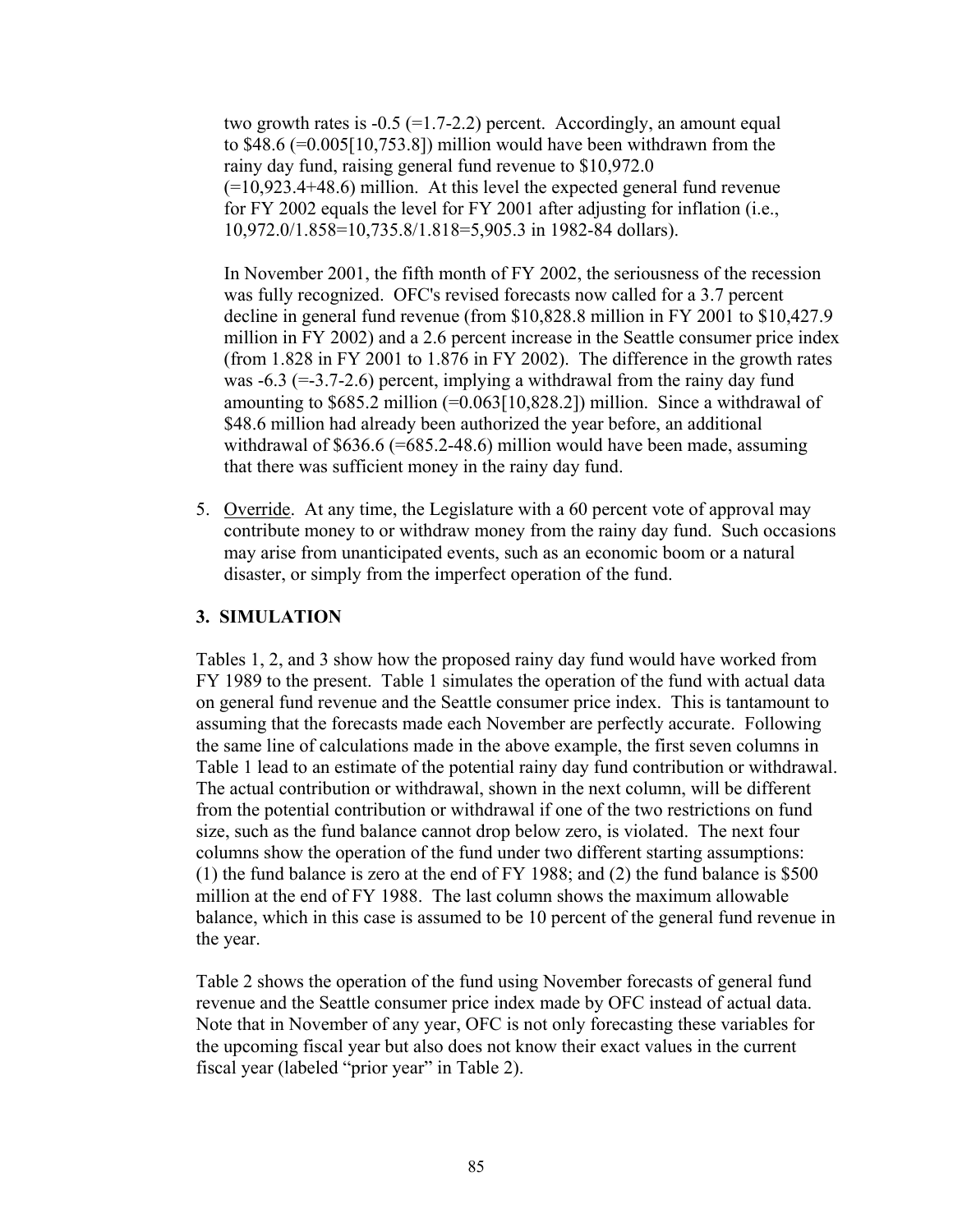Finally, using FY 2002 as an example, Table 3 shows the second step of the rainy day fund process, namely the adjustment to the fund's inflows or outflows as a result of the revised forecasts one year later.

Table 1 shows that in the ideal world of perfect forecasts the rainy day fund works well. The fund builds up money when revenue growth is relatively strong and dispenses it when revenue is needed to supplement general fund revenue (FY 1991, FY 1996, FY 2001, and FY 2002). The simulation of the fund with a zero beginning balance shows the difficulty of building up a rainy day fund from scratch. The second simulation shows that once the fund is built up, it can be easily maintained. Table 2 shows that in the real world of imperfect forecasts, the rainy day fund works less well. In particular, the timing and the amounts of money contributed to or withdrawn from the fund are not always appropriate because of inaccurate forecasts. For example, based on forecasts made in November 1998, \$49 million would have been withdrawn from the rainy day fund for use in FY 1990. As shown in Table 1, actual data reveal that, instead of withdrawing \$49 million from the fund, \$65.1 million should have been deposited. Table 2 clearly demonstrates the need to correct for inaccurate errors.

Table 3 shows the correction for FY 2002 that would have been made in November 2001, one year after the initial forecasts had been prepared. The correction is very large, implying that there is a great need to provide additional money to the general fund revenue in FY 2002. The correction is also timely, since November 2001 is only the fifth month of FY 2002. In general, such corrections permit the rainy day fund to operate much like it would have operated had there been accurate forecasts in the first place (i.e., much like the simulation shown in Table 1).

# **4. COMMENTS**

- 1. Administration of the rainy day fund. A simple way to administer the fund is to incorporate its operation into the activities of the Washington State Economic and Revenue Forecast Council, which is composed of members of the legislative and the executive branches of state government. The principal responsibility of the council is approving the economic and revenue forecasts produced by OFC. Overseeing the operation of the rainy day fund would be a natural extension of the council's current responsibility.
- 2. February forecasts. The proposed rainy day fund makes use of forecasts produced in November. The predictions for the upcoming fiscal year would in general be more accurate if they were made three months later in February, since more would be known about the future course of the economy at that time. A February determination, however, may be too late in the legislative session to be helpful.
- 3. Quarterly updates. Since economic and revenue forecasts are prepared quarterly, there is no reason why the rainy day fund could not be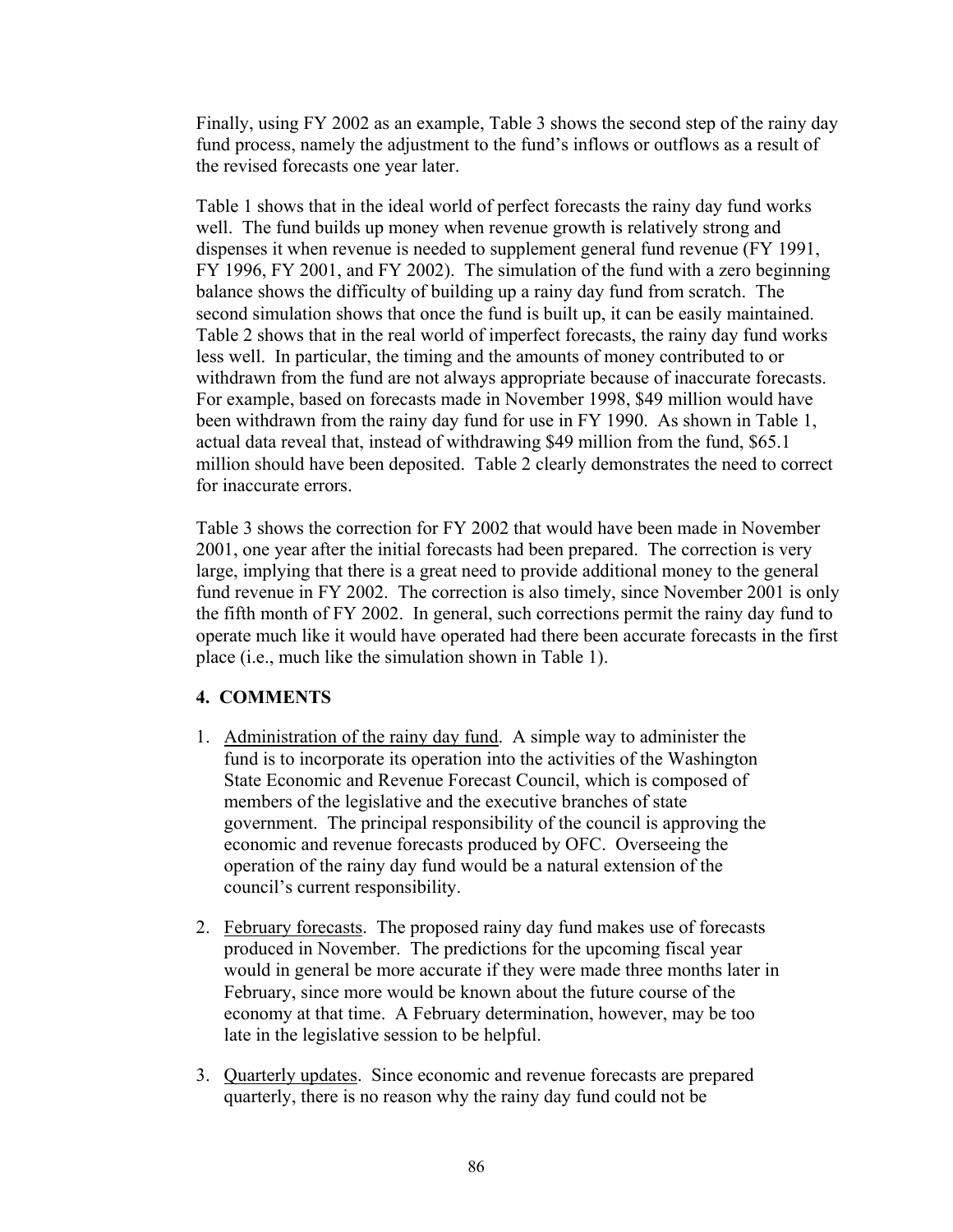maintained on a quarterly or at least semi-annual basis. It would make operation of the fund more responsive to the immediate revenue needs of state government.

- 4. Actual data versus forecasts. Some states use actual data on such variables as personal income to determine the inflows and outflows of their rainy day funds, sidestepping the problem of using inaccurate forecasts. The problem with this approach is that the delay in waiting for accurate published estimates makes it difficult to control the flow of funds in a timely manner. For example, by the time one has learned that personal income growth over the last year was sluggish, justifying a withdrawal from the rainy day fund, the economy and revenue collections might have speeded up again. In general, it seems more reasonable to forecast the need for money, if any, from the rainy day fund and then make the necessary adjustment if that forecast turns out to be incorrect.
- 5. Consumer price index. Using the Seattle consumer price index as a measure of inflation has its shortcomings: (1) it is not a measure of inflation for government; (2) it tends to overestimate inflation for consumer goods and services; (3) it applies only to the greater Seattle area (about two-thirds of the state economy); and (4) its estimates are sometimes inaccurate because of small-sample errors.

But there are good reasons for using it: (1) it is published; (2) it is the only measure of local inflation available; (3) it is probably not a bad surrogate for the local inflation rate for government; (4) it is better than a fixed "adjustment factor," since inflation rates, even in the long run, vary over time; and (5) while it is subject to small-sample errors, these errors tend to be random in nature and result in relatively small measurement errors when estimating inflation over long periods of time (two or more years).

With regard to the third reason above, estimates have been made of the ten-year average inflation rates for the Seattle consumer price index, the U.S. consumer price index, and the U.S. implicit price deflator for state and local government expenditures. Noting the similarity between the inflation rate for the U.S. consumer price index (2.7 percent) and the U.S. government deflator (2.6 percent), it would appear that the use of the consumer price index as a surrogate for the government deflator is justified. Noting the significantly higher inflation rate for the Seattle consumer price index (3.3 percent), attributable to the rapid growth of the local economy during the 1990s, it would appear that it is better to use a local price index than a national price index.

6. Alternative fund triggers and limits. Concerns have been expressed about the large size of the contributions that would be made to the rainy day fund in some years and the potentially large size of the fund itself under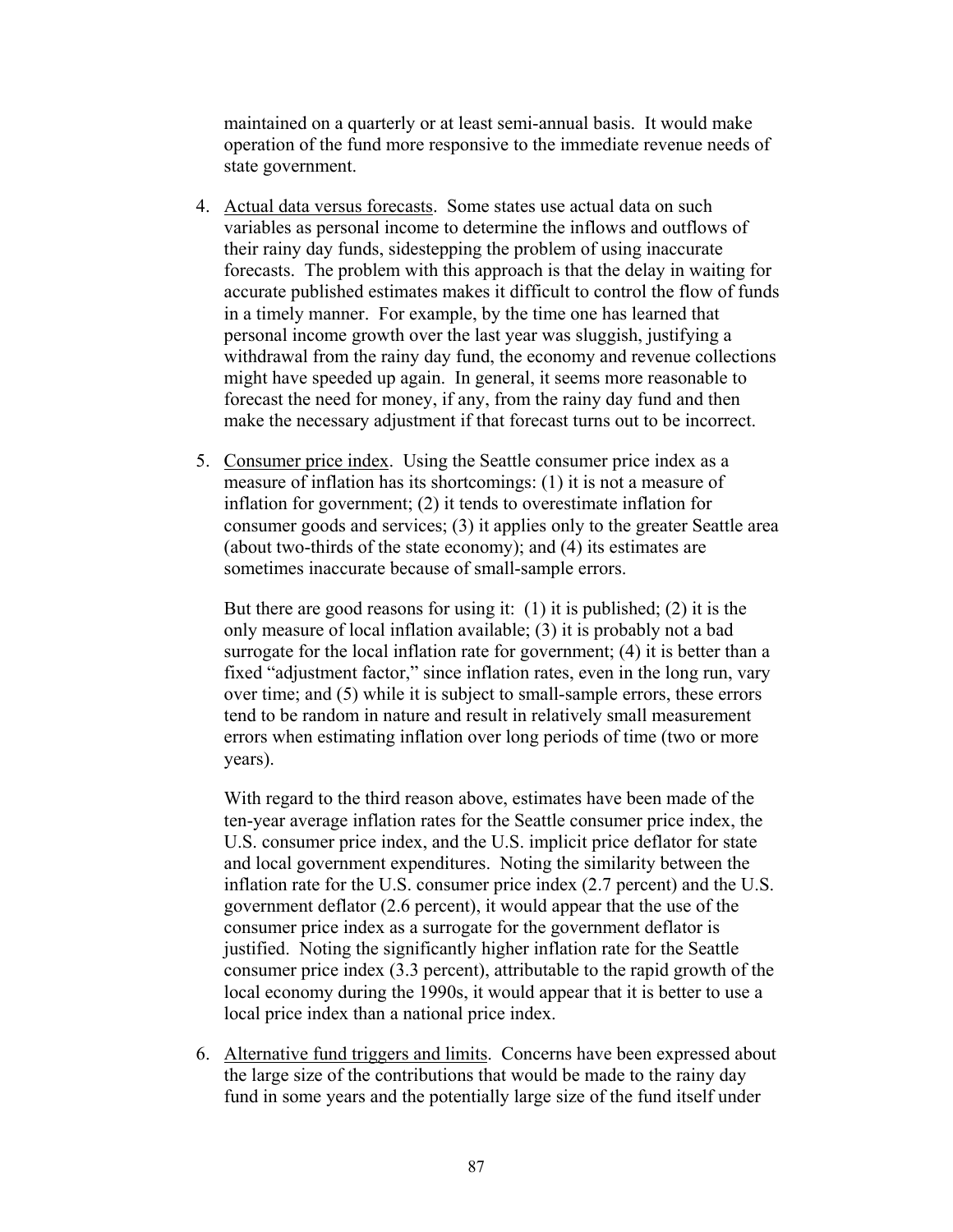the proposed operating parameters. In the course of this study, simulations have also been conducted assuming less demanding triggers for the fund, such as adding money to the rainy day fund only if the difference between the forecast growth of general fund revenue and the inflation rate is 1 percent or more, or restricting the maximum allowable size of the fund to 5 percent of general fund revenue. The impact of these changes is to significantly reduce the size of the rainy day fund and thus its effectiveness as a means of stabilizing state government revenue. For example, a simulation in which both of the above changes are made shows that the rainy day fund is totally depleted by the end of FY 2000, the year before the big downturn in general fund revenue.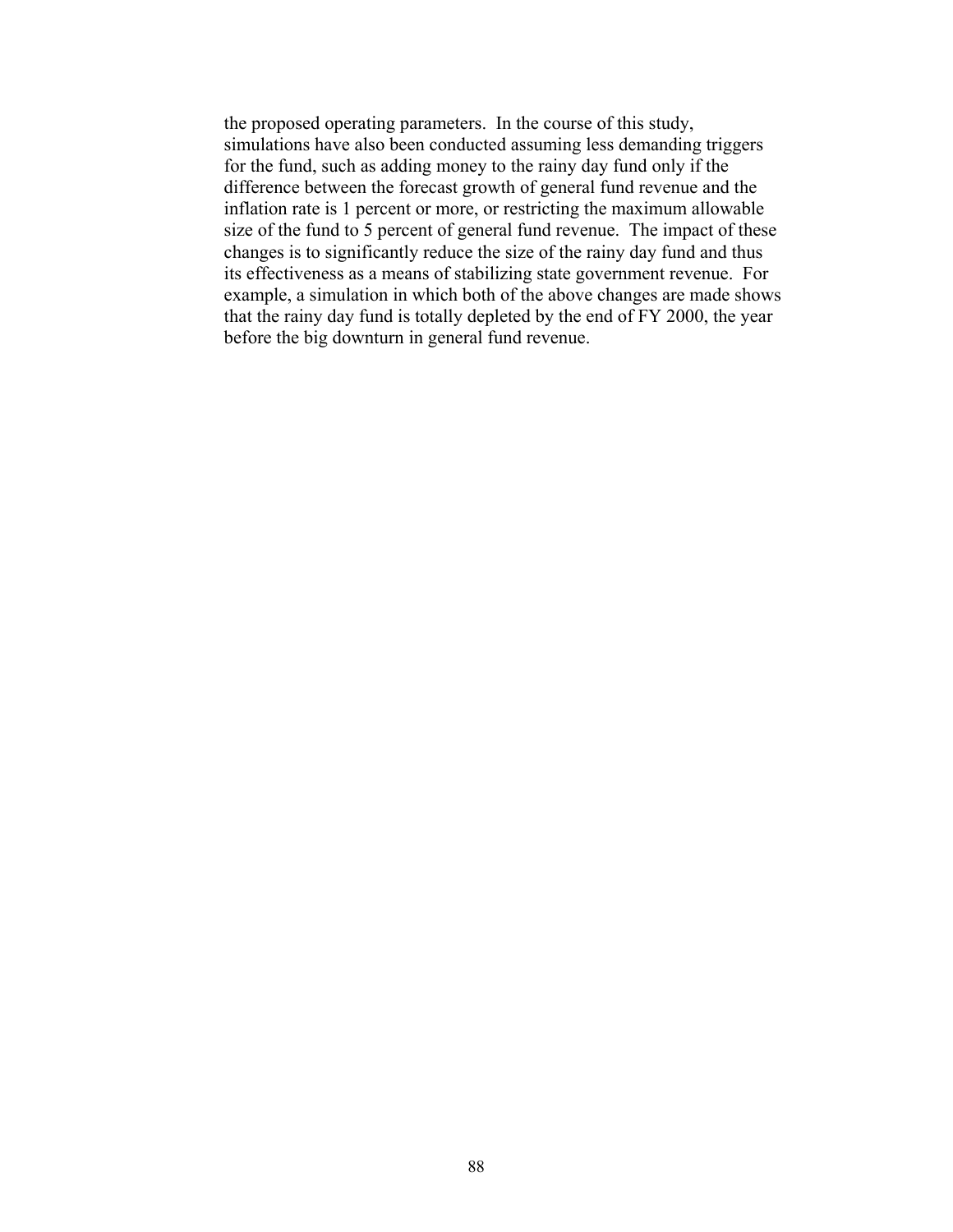#### **Table 1. Rainy Day Fund Operation Based on Actual Data (millions of dollars)**

|                 |                     |         | <b>Seattle</b>      |         |                   |                           |
|-----------------|---------------------|---------|---------------------|---------|-------------------|---------------------------|
|                 | <b>General Fund</b> |         | Consumer            |         | Percent           | <b>Rainy Day Fund</b>     |
|                 | Revenue             | Percent | <b>Price Index</b>  | Percent | Change            | <b>Contribution or</b>    |
|                 | <b>Cash Basis</b>   | Change  | $(82 - 84 = 1.000)$ | Change  | <b>Difference</b> | <b>Withdrawal Percent</b> |
| Initial Balance | na                  | na      | na                  | na      | na                | na                        |
| FY1989          | \$5,686.0           | 8.3     | 1.153               | 3.8     | 4.6               | 1.0                       |
| FY1990          | \$6,505.4           | 14.4    | 1.219               | 5.7     | 8.7               | 1.0                       |
| FY1991          | \$6,801.9           | 4.6     | 1.312               | 7.6     | $-3.1$            | $-3.1$                    |
| FY1992          | \$7,297.6           | 7.3     | 1.365               | 4.0     | 3.2               | 1.0                       |
| FY1993          | \$7,564.6           | 3.7     | 1.411               | 3.4     | 0.3               | 0.3                       |
| FY1994          | \$8,013.4           | 5.9     | 1.451               | 2.8     | 3.1               | 1.0                       |
| FY1995          | \$8,551.3           | 6.7     | 1.502               | 3.5     | 3.2               | 1.0                       |
| FY1996          | \$8,581.2           | 0.3     | 1.544               | 2.8     | $-2.4$            | $-2.4$                    |
| FY1997          | \$9,056.6           | 5.5     | 1.606               | 4.0     | 1.5               | 1.0                       |
| FY1998          | \$9,640.9           | 6.5     | 1.653               | 2.9     | 3.5               | 1.0                       |
| FY1999          | \$9,979.2           | 3.5     | 1.702               | 3.0     | 0.5               | 0.5                       |
| <b>FY2000</b>   | \$10,433.2          | 4.5     | 1.757               | 3.2     | 1.3               | 1.0                       |
| <b>FY2001</b>   | \$10,828.9          | 3.8     | 1.828               | 4.0     | $-0.2$            | $-0.2$                    |
| FY2002          | \$10,453.9          | $-3.5$  | 1.876               | 2.6     | $-6.1$            | $-6.1$                    |

|                 | <b>Potential</b>       | Actual                 | <b>Rainy Day Fund</b> | Actual                 | <b>Rainy Day Fund</b> | <b>Rainy Day Fund</b>    |
|-----------------|------------------------|------------------------|-----------------------|------------------------|-----------------------|--------------------------|
|                 | <b>Rainy Day Fund</b>  | <b>Rainy Day Fund</b>  | End-of-Year           | <b>Rainy Day Fund</b>  | End-of-Year           | <b>Maximum</b>           |
|                 | <b>Contribution or</b> | <b>Contribution or</b> | <b>Balance</b>        | <b>Contribution or</b> | <b>Balance</b>        | <b>Allowable Balance</b> |
|                 | Withdrawal             | Withdrawal             | $(FY88=0)$            | Withdrawal             | $(FY88=500)$          | 10 percent               |
| Initial Balance | na                     | na                     | 0.0                   | na                     | 500.0                 | na                       |
| FY1989          | \$56.9                 | \$56.9                 | \$56.9                | \$56.9                 | \$556.9               | \$568.6                  |
| FY1990          | \$65.1                 | \$65.1                 | \$121.9               | \$65.1                 | \$621.9               | \$650.5                  |
| FY1991          | $-$ \$199.8            | $-$121.9$              | \$0.0                 | $-$ \$199.8            | \$422.1               | \$680.2                  |
| FY1992          | \$73.0                 | \$73.0                 | \$73.0                | \$73.0                 | \$495.1               | \$729.8                  |
| FY1993          | \$21.1                 | \$21.1                 | \$94.0                | \$21.1                 | \$516.2               | \$756.5                  |
| FY1994          | \$80.1                 | \$80.1                 | \$174.2               | \$80.1                 | \$596.3               | \$801.3                  |
| FY1995          | \$85.5                 | \$85.5                 | \$259.7               | \$85.5                 | \$681.8               | \$855.1                  |
| FY1996          | $-$ \$209.2            | $-$ \$209.2            | \$50.5                | $-$ \$209.2            | \$472.6               | \$858.1                  |
| FY1997          | \$90.6                 | \$90.6                 | \$141.0               | \$90.6                 | \$563.1               | \$905.7                  |
| FY1998          | \$96.4                 | \$96.4                 | \$237.5               | \$96.4                 | \$659.6               | \$964.1                  |
| FY1999          | \$52.5                 | \$52.5                 | \$290.0               | \$52.5                 | \$712.1               | \$997.9                  |
| <b>FY2000</b>   | \$104.3                | \$104.3                | \$394.3               | \$104.3                | \$816.4               | \$1,043.3                |
| FY2001          | $-$ \$25.9             | $-$ \$25.9             | \$368.4               | $-$ \$25.9             | \$790.5               | \$1,082.9                |
| FY2002          | $-$ \$659.3            | $-$ \$368.4            | \$0.0                 | $-$ \$659.3            | \$131.2               | \$1,045.4                |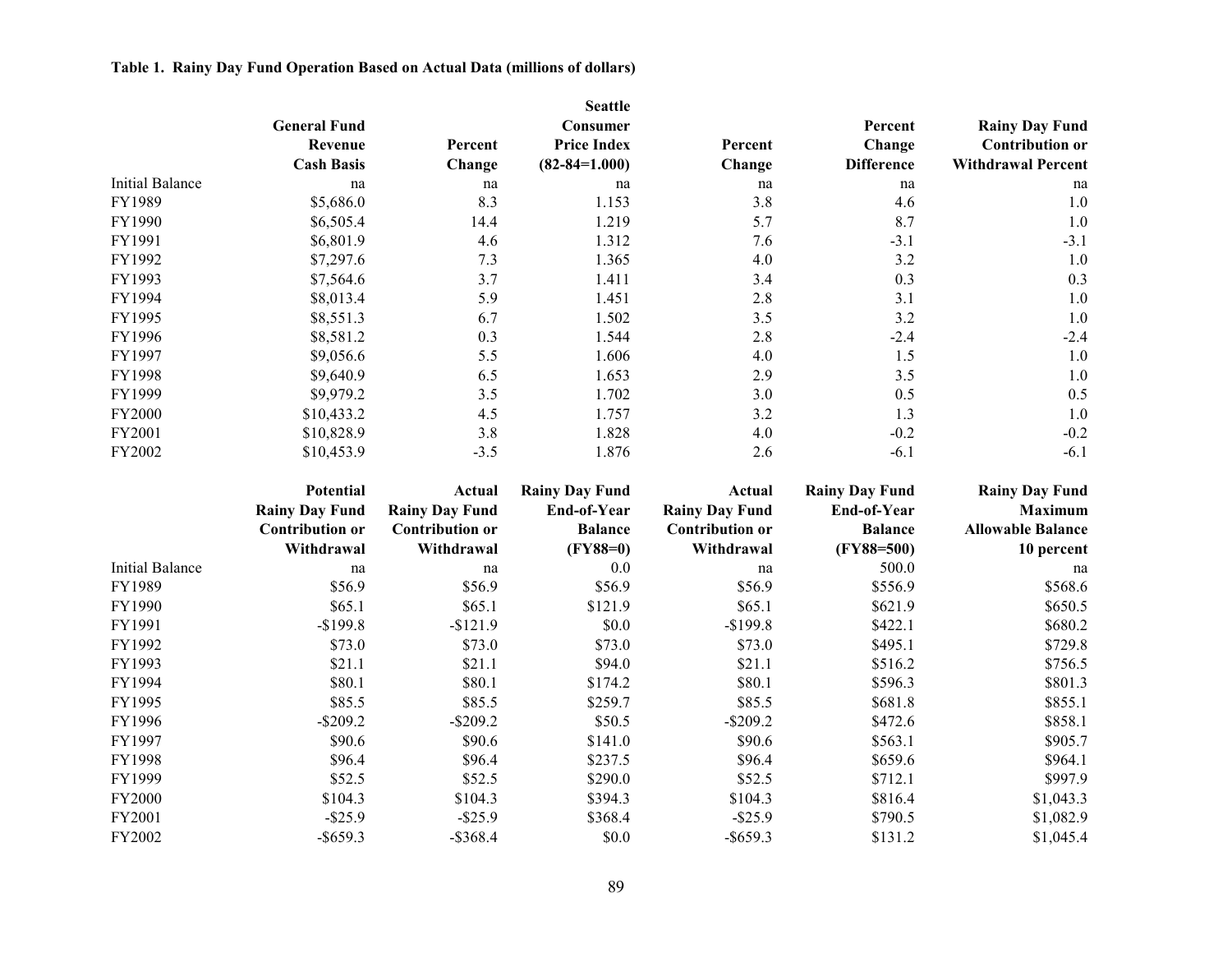|                 | <b>General Fund</b> |                   |         |                    |                   |         | Percent           |
|-----------------|---------------------|-------------------|---------|--------------------|-------------------|---------|-------------------|
|                 | Revenue             | <b>Prior Year</b> | Percent | <b>Seattle CPI</b> | <b>Prior Year</b> | Percent | Change            |
|                 | <b>Cash Basis</b>   | <b>Estimate</b>   | Change  | $(82-84=1.000)**$  | <b>Estimate</b>   | Change  | <b>Difference</b> |
| Initial Balance | na                  | na                | na      | na                 | na                | na      | na                |
| FY1989          | \$5,202.4           | \$4,996.1         | 4.1     | 3.629              | 3.477             | 4.4     | $-0.2$            |
| FY1990          | \$5,707.6           | \$5,489.4         | 4.0     | 1.271              | 1.212             | 4.9     | $-0.9$            |
| FY1991          | \$6,390.1           | \$6,185.9         | 3.3     | 1.323              | 1.267             | 4.4     | $-1.1$            |
| FY1992          | \$7,124.7           | \$6,747.2         | 5.6     | 1.395              | 1.345             | 3.7     | 1.9               |
| FY1993          | \$7,479.7           | \$7,100.5         | 5.3     | 1.435              | 1.385             | 3.6     | 1.7               |
| FY1994          | \$7,750.8           | \$7,483.3         | 3.6     | 1.461              | 1.414             | 3.3     | 0.3               |
| FY1995          | \$8,279.7           | \$7,856.7         | 5.4     | 1.497              | 1.448             | 3.4     | 2.0               |
| FY1996          | \$8,720.2           | \$8,496.7         | 2.6     | 1.555              | 1.503             | 3.5     | $-0.8$            |
| FY1997          | \$9,049.2           | \$8,619.3         | 5.0     | 1.587              | 1.541             | 3.0     | 2.0               |
| FY1998          | \$9,430.6           | \$9,009.4         | 4.7     | 1.638              | .590              | 3.0     | 1.7               |
| FY1999          | \$9,856.5           | \$9,576.1         | 2.9     | 1.688              | 1.647             | 2.5     | 0.4               |
| <b>FY2000</b>   | \$9,909.1           | \$9,881.6         | 0.3     | 1.737              | .699              | 2.2     | $-2.0$            |
| FY2001          | \$10,451.7          | \$10,275.7        | 1.7     | 1.787              | 1.753             | 1.9     | $-0.2$            |
| FY2002          | \$10,923.4          | \$10,735.8        | 1.7     | 1.858              | 1.818             | 2.2     | $-0.5$            |
| FY2003          | \$10,780.7          | \$10,427.9        | 3.4     | 1.906              | 1.876             | 1.6     | 1.8               |

#### **Table 2. Rainy Day Fund Operation Based on Forecasts (millions of dollars)\***

|                 | <b>Rainy Day Fund</b><br><b>Contribution or</b><br><b>Withdrawal Percent</b> | <b>Potential</b><br><b>Rainy Day Fund</b><br><b>Contribution or</b><br>Withdrawal | Actual<br><b>Rainy Day Fund</b><br><b>Contribution or</b><br>Withdrawal | <b>Rainy Day Fund</b><br>End-of-Year<br><b>Balance</b><br>$(FY88=0)$ | Actual<br><b>Rainy Day Fund</b><br><b>Contribution or</b><br>Withdrawal | <b>Rainy Day Fund</b><br>End-of-Year<br><b>Balance</b><br>$(FY88=500)$ | <b>Rainy Day Fund</b><br><b>Maximum</b><br><b>Allowable Balance</b><br>10 percent |
|-----------------|------------------------------------------------------------------------------|-----------------------------------------------------------------------------------|-------------------------------------------------------------------------|----------------------------------------------------------------------|-------------------------------------------------------------------------|------------------------------------------------------------------------|-----------------------------------------------------------------------------------|
| Initial Balance | na                                                                           | na                                                                                | na                                                                      | 0.0                                                                  | na                                                                      | \$500.0                                                                | na                                                                                |
| FY1989          | $-0.2$                                                                       | $-$12.1$                                                                          | \$0.0                                                                   | \$0.0                                                                | $-$12.1$                                                                | \$487.9                                                                | \$520.2                                                                           |
| FY1990          | $-0.9$                                                                       | $-$ \$49.0                                                                        | \$0.0                                                                   | \$0.0                                                                | $-$ \$49.0                                                              | \$438.9                                                                | \$570.8                                                                           |
| FY1991          | $-1.1$                                                                       | $-$ \$69.2                                                                        | \$0.0                                                                   | \$0.0                                                                | $-$ \$69.2                                                              | \$369.7                                                                | \$639.0                                                                           |
| FY1992          | 1.0                                                                          | \$71.2                                                                            | \$71.2                                                                  | \$71.2                                                               | \$71.2                                                                  | \$440.9                                                                | \$712.5                                                                           |
| FY1993          | 1.0                                                                          | \$74.8                                                                            | \$74.8                                                                  | \$146.0                                                              | \$74.8                                                                  | \$515.7                                                                | \$748.0                                                                           |
| FY1994          | 0.3                                                                          | \$18.8                                                                            | \$18.8                                                                  | \$164.8                                                              | \$18.8                                                                  | \$534.5                                                                | \$775.1                                                                           |
| FY1995          | 1.0                                                                          | \$82.8                                                                            | \$82.8                                                                  | \$247.6                                                              | \$82.8                                                                  | \$617.3                                                                | \$828.0                                                                           |
| FY1996          | $-0.8$                                                                       | $-$70.5$                                                                          | $-$70.5$                                                                | \$177.1                                                              | $-$70.5$                                                                | \$546.8                                                                | \$872.0                                                                           |
| FY1997          | 1.0                                                                          | \$90.5                                                                            | \$90.5                                                                  | \$267.6                                                              | \$90.5                                                                  | \$637.3                                                                | \$904.9                                                                           |
| <b>FY1998</b>   | 1.0                                                                          | \$94.3                                                                            | \$94.3                                                                  | \$361.9                                                              | \$94.3                                                                  | \$731.6                                                                | \$943.1                                                                           |
| FY1999          | 0.4                                                                          | \$42.0                                                                            | \$42.0                                                                  | \$404.0                                                              | \$42.0                                                                  | \$773.6                                                                | \$985.7                                                                           |
| <b>FY2000</b>   | $-2.0$                                                                       | $-$ \$193.5                                                                       | $-$ \$193.5                                                             | \$210.4                                                              | $-$ \$193.5                                                             | \$580.1                                                                | \$990.9                                                                           |
| FY2001          | $-0.2$                                                                       | $-$ \$23.3                                                                        | $-$ \$23.3                                                              | \$187.1                                                              | $-$ \$23.3                                                              | \$556.8                                                                | \$1,045.2                                                                         |
| FY2002          | $-0.5$                                                                       | $-$ \$48.6                                                                        | $-$ \$48.6                                                              | \$138.5                                                              | $-$ \$48.6                                                              | \$508.2                                                                | \$1,092.3                                                                         |
| FY2003          | 1.0                                                                          | \$107.8                                                                           | \$107.8                                                                 | \$246.3                                                              | \$107.8                                                                 | \$616.0                                                                | \$1,078.1                                                                         |

\*Forecasts are produced in November of prior fiscal year.

\*\*FY1989 estimate is for U.S. consumer price index (67=1.000) and FY1990, FY1991, FY1992, and FY1993 estimates are for U.S. consumer price index (82-84=1.000).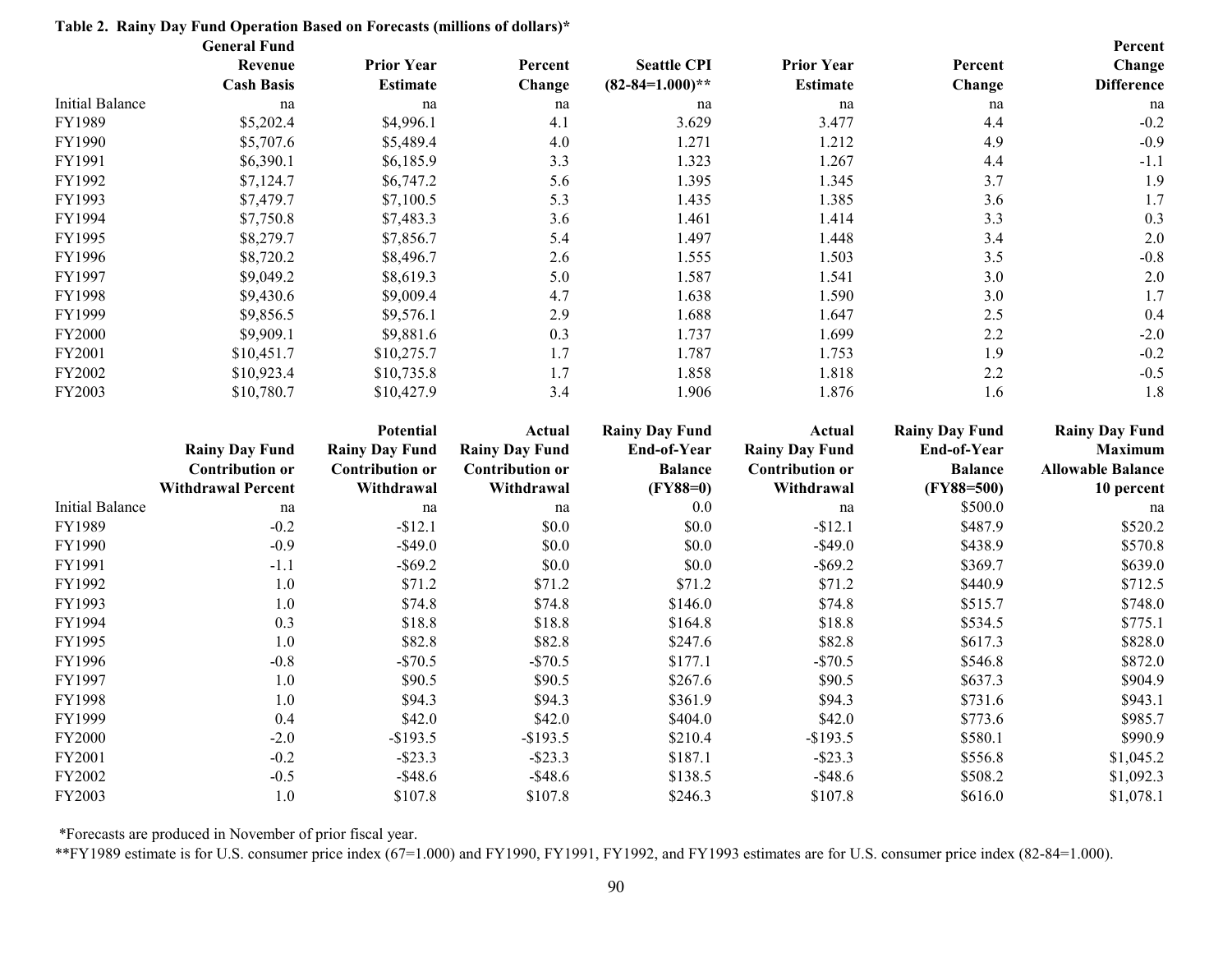#### **Table 3. Rainy Day Fund Adjustment for FY2002 (millions of dollars)**

November 2000 Forecast

November 2001 Forecast

|                                  | <b>General Fund</b><br>Revenue<br><b>Cash Basis</b> | <b>Prior Year</b><br><b>Estimate</b>   | Percent<br>Change                                                            | <b>Seattle</b><br>Consumer<br><b>Price Index</b><br>$(82-84=1.000)$               | <b>Prior Year</b><br><b>Estimate</b> |
|----------------------------------|-----------------------------------------------------|----------------------------------------|------------------------------------------------------------------------------|-----------------------------------------------------------------------------------|--------------------------------------|
| FY2002<br>November 2000 Forecast | \$10,923.4                                          | \$10,735.8                             | 1.7                                                                          | 1.9                                                                               | 1.8                                  |
| FY2002<br>November 2001 Forecast | \$10,427.9                                          | \$10,828.8                             | $-3.7$                                                                       | 1.9                                                                               | 1.8                                  |
| Adjustment                       | na                                                  | na                                     | na                                                                           | na                                                                                | na                                   |
|                                  | Percent<br>Change                                   | Percent<br>Change<br><b>Difference</b> | <b>Rainy Day Fund</b><br><b>Contribution or</b><br><b>Withdrawal Percent</b> | <b>Potential</b><br><b>Rainy Day Fund</b><br><b>Contribution or</b><br>Withdrawal |                                      |
| FY2002                           | 2.2                                                 | $-0.5$                                 | $-0.5$                                                                       | $-48.6$                                                                           |                                      |

FY2002 2.6 -6.3 -6.3 -6.3 -6.3 -6.3

Adjustment **1888** -636.6 **na** na na na na na na na 1636.6

 $-685.2$